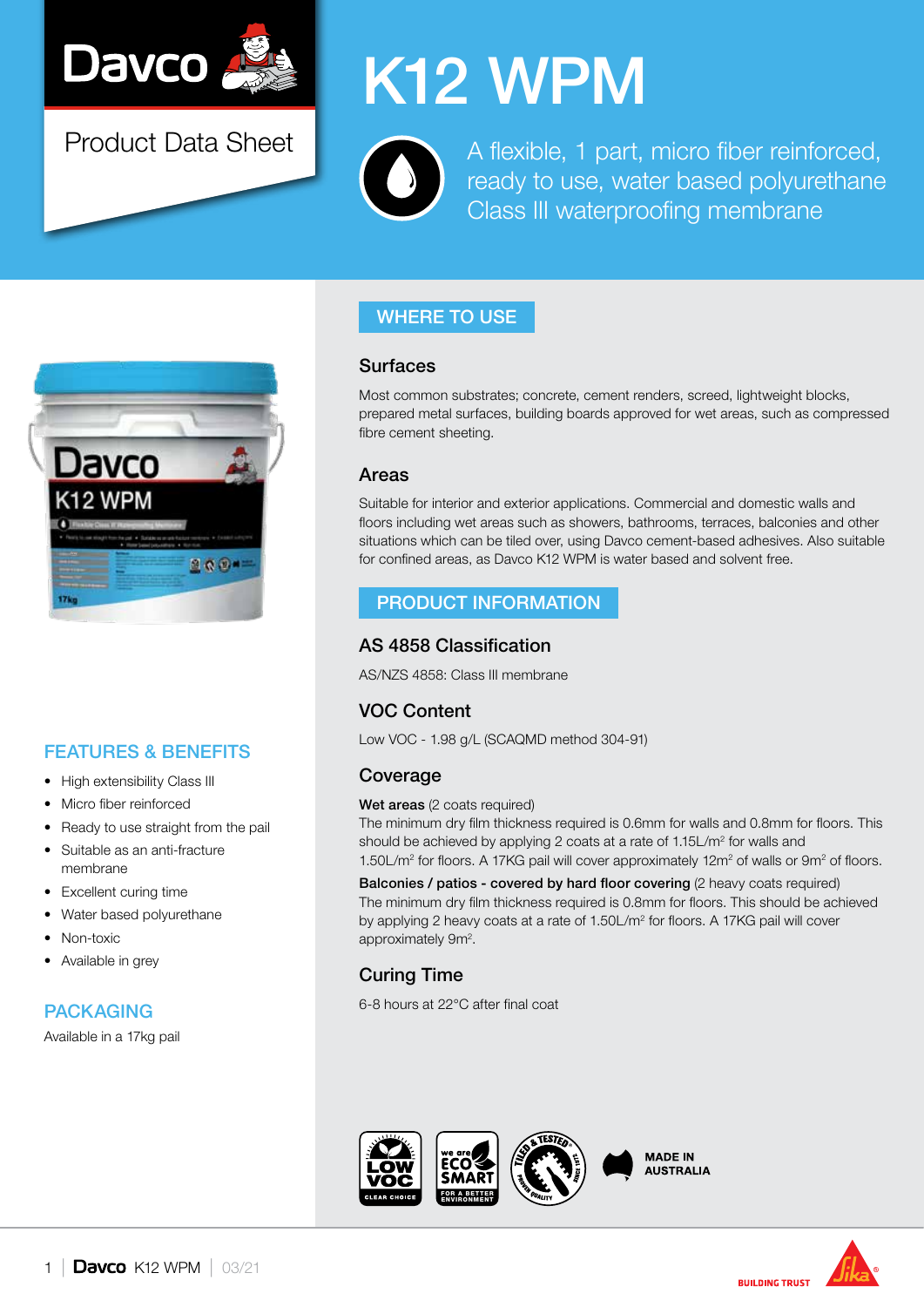

## DIRECTIONS FOR USE

• A test area should be undertaken to ensure suitability

#### SURFACE PREPARATION

- All surfaces must be installed according to manufacturer's instructions and relevant Australian Standard(s) and be structurally sound, dry, clean and free from movement, oil, grease, wax, curing compounds, release agents and any other loose or contaminating material
- Prior to application, remove all sharp protrusions, which may pierce the membrane
- Any voids, potholes in the substrate must be appropriately filled up with a high strength mortar (Lanko 136 Rapid patching mortar)

## **Concrete**

- All new concrete slabs must have a wood float finish and be allowed to cure for at least 6 weeks
- Old concrete must be cleaned with a strong commercial grade detergent or degreaser. Residue must then be throughly washed off with clean water. Allow the surface to dry for at least 24 hours
- If the concrete (new or old) has a steel trowel or power float finish, it must be mechanically abraded to expose the aggregate. Signs of laitance must be removed
- Prime the concrete surface using Davco Ultraprime or Davco PrimeX

## Render/Screeds

• Newly rendered walls or screeds must have a wood float finish and be allowed to cure for at least 7 days

#### Lightweight Blocks

• Prime the surface with 2 coats of Dayco Ultraprime or Dayco PrimeX

## Metal Surfaces

- All metal surfaces must be totally free of rust
- Prime metal surfaces with a suitable etching primer

## Cracks / Joints - NOT subject to movement

- Small hairline cracks, up to 1mm wide, may be filled by the first application of K12 WPM
- For cracks / joints wider than 1mm, a joint filler such as Sika neutral cure silicone bond breaker should be applied along the length of the crack prior to the application of K12 WPM

## Cracks / Joints - subject to movement

• All cracks / joints, irrespective of their width, must be filled firstly with Sika neutral cure silicone bond breaker. Then 50mm wide polyethylene / polypropylene tape should be placed over the crack, ensuring it adheres to the surface.

## Building Boards

- Standard wall / floor building boards must be primed with PrimeX and firmly fixed in accordance with manufacturer's instructions and appropriate Australian Standards. Such boards include plasterboard, fibre cement sheeting, marine grade ply and wet area composition board. Check with manufacturer of other building boards for their suitability
- Screw or nail heads must be sealed with either epoxy or Sika neutral cure silicone bond breaker
- All sheeting joints need to be covered with 50mm wide polyethylene / polypropylene tape

## Falls to Drain

- In all wet areas, it is important that falls be provided to the drain outlet. The slope of this fall should be 1:80 – which equates to a 12.5mm fall over 1m. For wet areas, if the existing substrate does not provide the necessary falls, a sand / cement screed needs to be created. Once the screed is in place and has cured adequately, apply the membrane as per instructions below. Contact Sika Australia for more information on an appropriate screed mix should this be required
- For balconies the slope of this fall should be 1:100 which equates to a 10mm fall over 1m. If the existing substrate does not provide the necessary fall, a sand /cement screed needs to be created. Once the screed is in place and has cured adequately, apply the membrane as per instructions below. Contact Sika Australia for more information on an appropriate screed mix should this be required

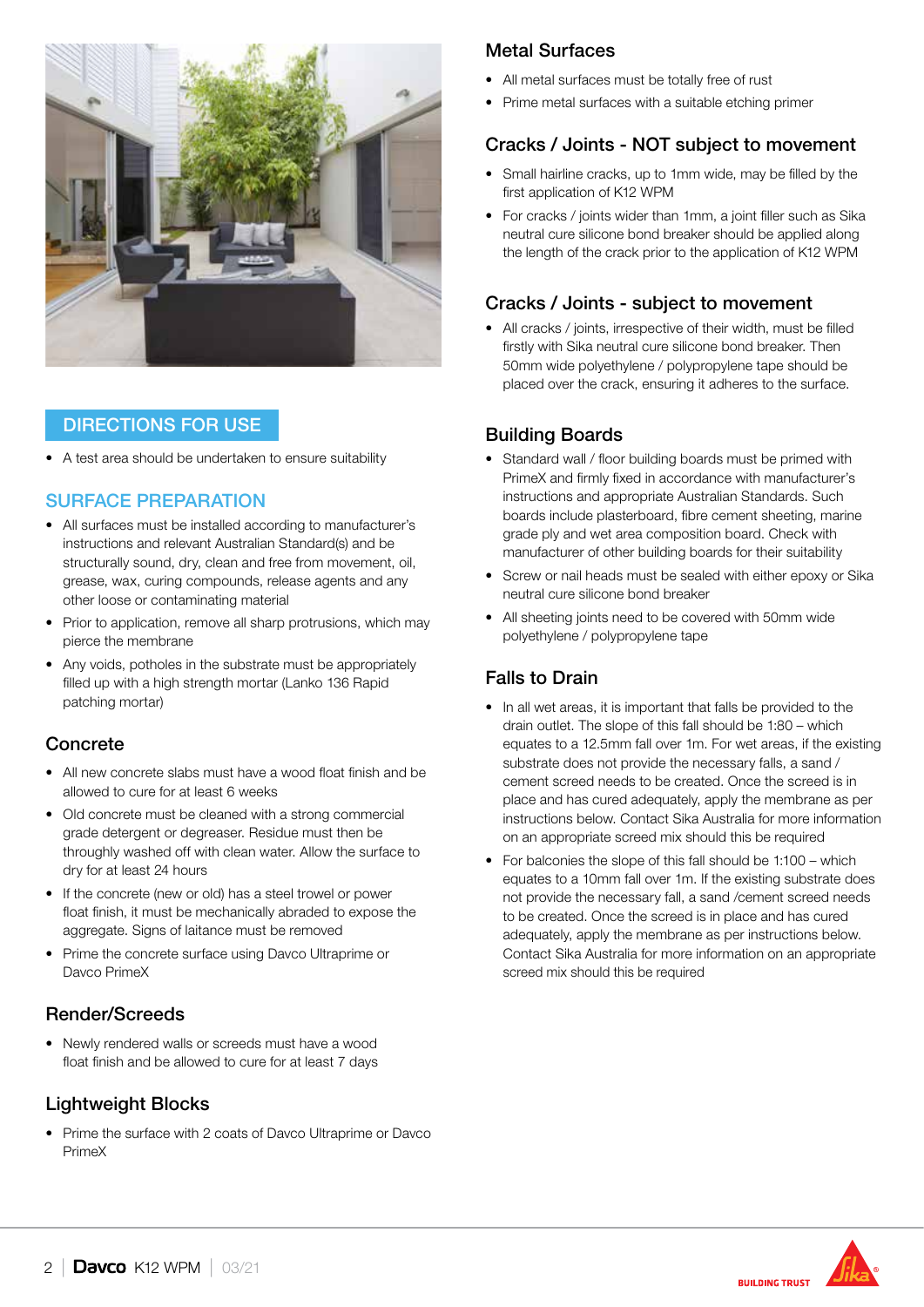## APPLICATION

#### Concrete Surfaces

• This can be primed with Ultraprime or PrimeX. Allow the primer to dry before application of the membrane

#### Timber Surfaces

• This applies to solid timber floors, ply and particle board flooring. Prime the surface with Ultraprime. Allow the primer to dry before application of the membrane

## Compressed Fibre Cement

• This should be primed using PrimeX. Allow the primer to dry before application of the membrane. Refer to the PrimeX Data Sheet for instructions

#### Bond Breaker

- When using Abelrod gap filler as a bond breaker, prime the surface first as per instructions. Allow to dry
- Place Abelrod gap filler along all wall / floor and wall / wall junctions and secure into place with polyethylene / polypropylene tape
- When using Sika neutral cure silicone bond breaker, apply the bead into the corner and smooth out to form a 12mm cove in the corner and around any penetrations
- Allow to cure for 24 hours before subsequent application of membrane

## General Application

- K12 WPM requires no mixing. Apply directly from the pail. Use a thick brush or a short nap roller to apply the first coat of K12 WPM on the area to be waterproofed
- Allow the first coat to dry for approximately 1-2 hours before applying the 2nd coat at 90° to the first coat. Ensure there are no pinholes or air bubbles on the membrane surface
- Apply a third coat only if necessary or required to do so
- Allow the final coat to dry for at least 6 hours before tiling (according to temperature conditions). This gives an overall drying time of 6-8 hours for the full application

Note: The lower the temperature, the slower the drying time of the membrane

#### Drain Application

- The drainage flange should ideally be recessed into the substrate and a bead of Sika neutral cure silicone bond breaker sealant placed around the circumference. The drainage flange should be lightly sanded before priming with plumbers primer
- Apply the first coat of K12 WPM in and around the drain and allow to dry for approximately 1-2 hours at 20°C
- Apply a second coat in and around the drain ensuring no pinholes or air bubbles are present on the membrane surface.

If necessary apply a third coat

#### Ponding

• If pond testing is required, ensure the membrane is allowed to cure for a minimum of 5 days before pond testing

## Clean-up & Return to Service

• Tools and excess K12 WPM can be cleaned up with water while it is still wet

#### **PRECAUTIONS**

#### **Safety**

- SDS is available from www.davcoaustralia.com.au
- It is recommended that applicators wear PVC or similar gloves and safety goggles while handling this product.
- Keep out of reach of children. If eye contact occurs, rinse with cool water
- If ingested, seek immediate medical assistance

#### General

- Do not apply in temperatures above 35ºC or below 5ºC
- Do not allow the product to freeze
- Delay external applications when inclement weather is imminent
- Do not thin the liquid, it is supplied ready for use
- Do not use K12 WPM in areas of continuous water ponding or permanent water immersion like swimming pools, spas etc.
- Do not use where negative hydrostatic pressure is evident (i.e. rising damp), as it affects the bond of K12 WPM. Contact Parex for product recommendation in areas where negative hydrostatic pressure exists.
- Do not use K12 WPM in commercial kitchen, hospital or other application that will require frequent use of strong cleaning chemicals.
- Protect contents of pail from excessive heat, and freeze/thaw prior to use

## Specific

• For other uses not mentioned in these instructions, please contact Sika Australia